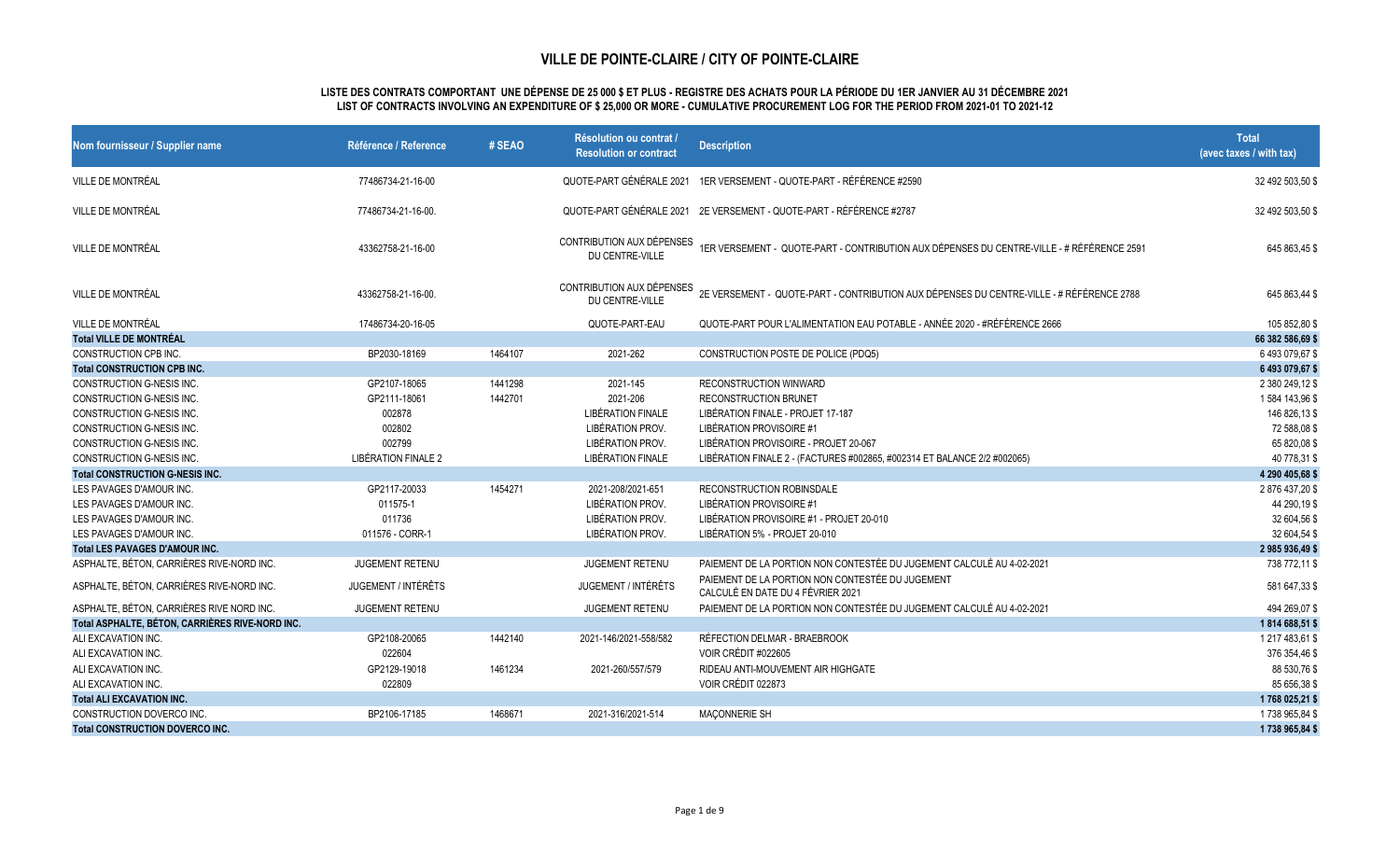| Nom fournisseur / Supplier name                    | Référence / Reference  | # SEAO   | Résolution ou contrat /<br><b>Resolution or contract</b> | <b>Description</b>                                        | <b>Total</b><br>(avec taxes / with tax) |
|----------------------------------------------------|------------------------|----------|----------------------------------------------------------|-----------------------------------------------------------|-----------------------------------------|
| CONSTRUCTION VERT DURE INC.                        | GP2110-17170           | 1443916  | 2021-144/2021-321/2021-387                               | RÉFECTION INFRASTRUCTURE TERRA COTTA UPPER                | 1535659,29\$                            |
| CONSTRUCTION VERT DURE INC.                        | 2021-851               |          | LIBÉRATION PROV.                                         | LIBÉRATION PROVISOIRE 1 - PROJET 17-170                   | 64 947,63 \$                            |
| <b>Total CONSTRUCTION VERT DURE INC.</b>           |                        |          |                                                          |                                                           | 1 600 606,92 \$                         |
| LA CAPITALE ASSURANCE ET SERVICES FINANCIERS       | 109617 AOÛT 2021       |          | <b>ASSURANCE</b>                                         | PRIMES POUR LA PÉRIODE DU 2021-08-01 AU 2021-08-31        | 116 855,23 \$                           |
| LA CAPITALE ASSURANCE ET SERVICES FINANCIERS       | 109617 SEPT 2021       |          | <b>ASSURANCE</b>                                         | PRIMES POUR LA PÉRIODE 2021-09-01 AU 2021-09-30           | 116 701,80 \$                           |
| LA CAPITALE ASSURANCE ET SERVICES FINANCIERS       | 109617 JUILLET 21      |          | <b>ASSURANCE</b>                                         | PRIMES POUR LA PÉRIODE DU 2021-07-01 AU 2021-0731         | 116 412,58 \$                           |
| LA CAPITALE ASSURANCE ET SERVICES FINANCIERS       | 109617 DÉC 2021        |          | <b>ASSURANCE</b>                                         | PRIMES POUR LA PÉRIODE 2021-12-01 AU 2021-12-31           | 116 078,57 \$                           |
| LA CAPITALE ASSURANCE ET SERVICES FINANCIERS       | 109617 NOV 2021        |          | <b>ASSURANCE</b>                                         | PRIMES POUR LA PÉRIODE 2021-11-01 AU 2021-11-30           | 116 030,99 \$                           |
| LA CAPITALE ASSURANCE ET SERVICES FINANCIERS       | 109617 JUIN 2021       |          | <b>ASSURANCE</b>                                         | PRIMES POUR LA PÉRIODE 2021-06-01 AU 2021-06-30           | 115 957,56 \$                           |
| LA CAPITALE ASSURANCE ET SERVICES FINANCIERS       | 109617 MAI 2021        |          | <b>ASSURANCE</b>                                         | PRIMES POUR LA PÉRIODE 2021-05-01 AU 2021-05-31           | 114 839,20 \$                           |
| LA CAPITALE ASSURANCE ET SERVICES FINANCIERS       | 109617 OCT 2021        |          | <b>ASSURANCE</b>                                         | PRIMES POUR LA PÉRIODE 2021-10-01 AU 2021-10-31           | 114 678,98 \$                           |
| LA CAPITALE ASSURANCE ET SERVICES FINANCIERS       | 109617 AVRIL 2021      |          | <b>ASSURANCE</b>                                         | PRIMES POUR LA PÉRIODE 2021-04-01 AU 2021-04-30           | 111 824,71 \$                           |
| LA CAPITALE ASSURANCE ET SERVICES FINANCIERS       | 109617 FÉV 2021        |          | <b>ASSURANCE</b>                                         | PRIMES POUR LA PÉRIODE 2021-02-01 AU 2021-02-28           | 107 664,68 \$                           |
| LA CAPITALE ASSURANCE ET SERVICES FINANCIERS       | 109617 MARS 2021       |          | <b>ASSURANCE</b>                                         | PRIMES POUR LA PÉRIODE 2021-03-01 AU 2021-03-31           | 107 335,61 \$                           |
| LA CAPITALE ASSURANCE ET SERVICES FINANCIERS       | JC210005               |          | 2021-028                                                 | <b>ASSURANCE</b>                                          | 47 500,02 \$                            |
| Total LA CAPITALE ASSURANCE ET SERVICES FINANCIERS |                        |          |                                                          |                                                           | 1 301 879,93 \$                         |
| LES CONSTRUCTIONS CJRB INC.                        | GP2113-20019           | 1476708  | 2021-376                                                 | RECONSTRUCTION CLEARVIES                                  | 1 193 866,63 \$                         |
| LES CONSTRUCTIONS CJRB INC.                        | LIBÉRATION PROV.       |          | LIBÉRATION PROV.                                         | LIBÉRATION PROVISOIRE #1 - PROJET 20-019                  | 53 512,45 \$                            |
| <b>Total LES CONSTRUCTIONS CJRB INC.</b>           |                        |          |                                                          |                                                           | 1 247 379,08 \$                         |
| FORACTION INC.                                     | GP2130-21051           | 1500230  | R2021-457/2021-581                                       | RÉHABILITATION ASTORIA                                    | 1 144 725,48 \$                         |
| FORACTION INC.                                     | 6902                   |          | LIBÉRATION PROV.                                         | LIBÉRATION PROVISOIRE #1 - PROJET 21-051                  | 47 178,04 \$                            |
| <b>Total FORACTION INC.</b>                        |                        |          |                                                          |                                                           | 1 191 903,52 \$                         |
| RÉHABILITATION DUO INC.                            | GP2115-21014           | 1453940  | 2021-205/2021-580                                        | RÉHABILITATION AVE PLATEAU                                | 671 165,72 \$                           |
| RÉHABILITATION DUO INC.                            | GP2112-21017           | 1453354  | 2021-207                                                 | RÉFECTION SENTIERS                                        | 189 427,35 \$                           |
| RÉHABILITATION DUO INC.                            | <b>LIBÉRATION PROV</b> |          | LIBÉRATION PROV.                                         | LIBÉRATION PROVISOIRE #1 - PROJET 17-055                  | 56 267,05 \$                            |
| RÉHABILITATION DUO INC.                            | GP2133-21052           | 1487009  | 21-319-16224/16791                                       | DALLES PARCS AUGUSTA ET HERMITAGE                         | 43 794,04 \$                            |
| RÉHABILITATION DUO INC.                            | GP2122-21041DÉ         |          | SGD 21-319-16323                                         | SENTIER PARC DE LA GRANDE-ANSE                            | 38 878,26 \$                            |
| RÉHABILITATION DUO INC.                            | 3503.                  |          | LIBÉRATION PROV.                                         | LIBÉRATION PROVISOIRE #1 - PROJET #21014                  | 28 069,50 \$                            |
| <b>Total RÉHABILITATION DUO INC.</b>               |                        |          |                                                          |                                                           | 1 027 601,92 \$                         |
| COMMUNAUTÉ MÉTROPOLITAINE DE MONTRÉAL              | 2021-000039            |          | QUOTE-PART                                               | QUOTE-PART DÉFINITIVE 2021 ET SERVICE 211 - DOSSIER 66097 | 452 037,00 \$                           |
| COMMUNAUTÉ MÉTROPOLITAINE DE MONTRÉAL              | 2021-000108            |          | QUOTE-PART                                               | QUOTE-PART PROVISOIRE 2021 - SERVICE 211                  | 433 568,00 \$                           |
| Total COMMUNAUTÉ MÉTROPOLITAINE DE MONTRÉAL        |                        |          |                                                          |                                                           | 885 605,00 \$                           |
| MOFAX ÉLECTRIQUE LTÉE                              | EP180013-2021          | 1184100  | 2020-587/2021-553                                        | <b>TRAVAUX ÉLECTRIQUES</b>                                | 507 554,56 \$                           |
| MOFAX ÉLECTRIQUE LTÉE                              | 9M0934                 | 1446339  | 2021-214                                                 | MISE AUX NORMES PISCINES EXT                              | 72 294,85 \$                            |
| MOFAX ÉLECTRIQUE LTÉE                              | BP2122                 | 1518682  | R2021-554                                                | DÉCORATION NOËL                                           | 56 107,81 \$                            |
| MOFAX ÉLECTRIQUE LTÉE                              | 11465                  |          |                                                          | VOIR CRÉDIT 11604                                         | 44 886,24 \$                            |
| <b>Total MOFAX ÉLECTRIQUE LTÉE</b>                 |                        |          |                                                          |                                                           | 680 843,46 \$                           |
| ITI INC. (PROCONTACT INFORMATIQUE)                 | IP210007               | 1448025  | 2021-153                                                 | <b>SERVERS</b>                                            | 395 217,37 \$                           |
| ITI INC. (PROCONTACT INFORMATIQUE)                 | IP180020-2021          | 119-4904 | 2020-494                                                 | CÂBLAGE                                                   | 58 241,21 \$                            |
| ITI INC. (PROCONTACT INFORMATIQUE)                 | IP210018               |          | 21-138-16781                                             | CONTRAT DE SERVICE SERVEUR DE STOCKAGE IBM                | 48 931,29 \$                            |
| ITI INC. (PROCONTACT INFORMATIQUE)                 | IP210013               | 1517973  | 21-138-16410DG                                           | <b>IBM SVC</b>                                            | 42 941,46 \$                            |
| ITI INC. (PROCONTACT INFORMATIQUE)                 | OI210010               |          | LCV 573.3 par.6                                          | <b>BANQUE DU TEMPS IT</b>                                 | 28 743,75 \$                            |
| Total ITI INC. (PROCONTACT INFORMATIQUE)           |                        |          |                                                          |                                                           | 574 075,08 \$                           |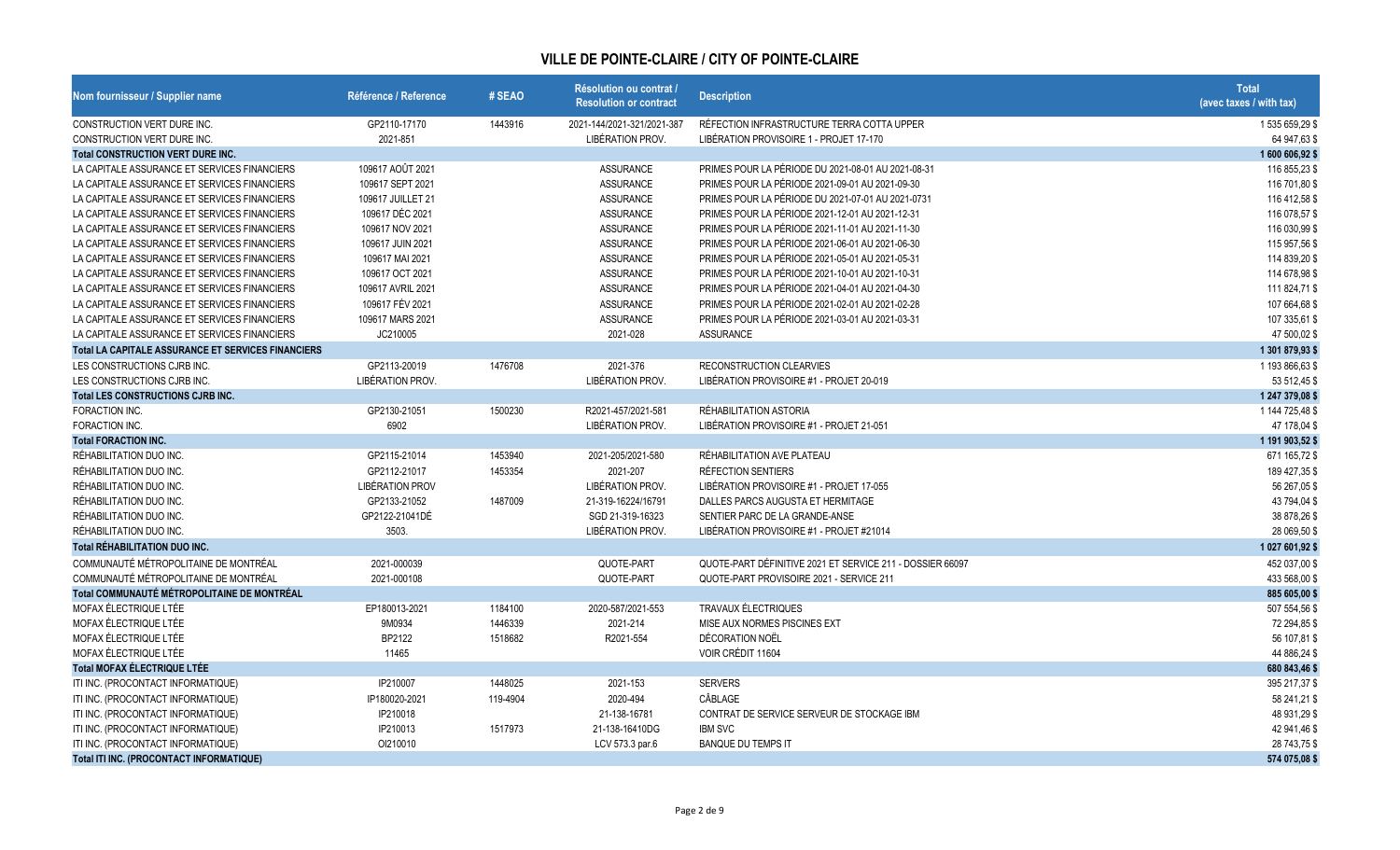| Nom fournisseur / Supplier name                                                    | Référence / Reference | #SEAO          | Résolution ou contrat /<br><b>Resolution or contract</b> | <b>Description</b>                                                                                                                | <b>Total</b><br>(avec taxes / with tax) |
|------------------------------------------------------------------------------------|-----------------------|----------------|----------------------------------------------------------|-----------------------------------------------------------------------------------------------------------------------------------|-----------------------------------------|
| LONGUS EQUIPEMENT INC.                                                             | TP210038              | 1511664        | 2021-509                                                 | <b>CHARGEURS SUR ROUES</b>                                                                                                        | 554 122,00 \$                           |
| <b>Total LONGUS EQUIPEMENT INC.</b>                                                |                       |                |                                                          |                                                                                                                                   | 554 122,00 \$                           |
| MÉCANICACTION INC.                                                                 | EP200006              | 1407747        | 2020-498                                                 | <b>TRAVAUX PLOMBERIE</b>                                                                                                          | 453 570,12 \$                           |
| MÉCANICACTION INC.                                                                 | BP2125-2061           | 1525111        | 2021-556                                                 | RÉAMÉNAGEMENT SALLE CHAUDIÈRE                                                                                                     | 77 589,73 \$                            |
| <b>Total MÉCANICACTION INC.</b>                                                    |                       |                |                                                          |                                                                                                                                   | 531 159,85 \$                           |
| XEROX CANADA LTÉE.                                                                 | IP210008              | 1477093        | 2021-318                                                 | MATÉRIEL INFORMATIQUE                                                                                                             | 478 576,31 \$                           |
| XEROX CANADA LTÉE.                                                                 | IP190026              |                | 2020-285                                                 | FRAIS DE VENTE INITIALE                                                                                                           | 36 816,13 \$                            |
| <b>Total XEROX CANADA LTÉE.</b>                                                    |                       |                |                                                          |                                                                                                                                   | 515 392,44 \$                           |
| GROUPE ABS INC.                                                                    | GP2124-21037          | 1448587        | 2021-204                                                 | <b>CARACTÉRISATION SOL</b>                                                                                                        | 491 613,35 \$                           |
| <b>Total GROUPE ABS INC.</b>                                                       |                       |                |                                                          |                                                                                                                                   | 491 613,35 \$                           |
| FONDS DE SECOURS MALADIE-ACCIDENT DES<br><b>FONCTIONNAIRES DE MTL</b>              | 2021-09-29            |                | <b>REMISE</b>                                            | VERSEMENT TRIMESTRIELS COLS BLANCS AUXILIAIRES ET PERMANENTS - 1ER JUILLET AU 30 SEPTEMBRE 2021 -<br><b>VERSEMENT TRIMESTRIEL</b> | 133 863,93 \$                           |
| FONDS DE SECOURS MALADIE-ACCIDENT DES<br><b>FONCTIONNAIRES DE MTL</b>              | 2021-07-14            |                | <b>REMISE</b>                                            | VERSEMENT TRIMESTRIEL COLS BLANCS AUXILIAIRES ET PERMANENTS - DU 1ER AVRIL AU 30 JUIN 2021/<br><b>VERSEMENT TRIMESTRIEL RABA</b>  | 123 161,48 \$                           |
| FONDS DE SECOURS MALADIE-ACCIDENT DES<br><b>FONCTIONNAIRES DE MTL</b>              | 27-01-2021            |                | <b>REMISE</b>                                            | VERSEMENT TRIMESTRIEL COLS BLANCS AUXILIAIRES ET PERMANENTS - DU 1ER OCTOBRE AU 31 DÉCEMBRE<br>2020 / VERSEMENT TRIMESTRIE        | 109 030,96 \$                           |
| FONDS DE SECOURS MALADIE-ACCIDENT DES<br><b>FONCTIONNAIRES DE MTL</b>              | 28-04-2021            |                | <b>REMISE</b>                                            | VERSEMENT TRIMESTRIEL COLS BLANCS AUXILIAIRES ET PERMANENTS - DU 1ER JANV AU 31 MARS 2021 /<br><b>VERSEMENT TRIMESTRIEL RABAI</b> | 105 493,12 \$                           |
| <b>Total FONDS DE SECOURS MALADIE-ACCIDENT DES</b><br><b>FONCTIONNAIRES DE MTL</b> |                       |                |                                                          |                                                                                                                                   | 471 549,49 \$                           |
| LES ENTREPRISES J. PICCIONI INC.                                                   | GP2114-18079          | 1454464        | 2021-261/2021-642                                        | <b>BASSIN PARC SUNNYSIDE</b>                                                                                                      | 463 754,91 \$                           |
| Total LES ENTREPRISES J. PICCIONI INC.                                             |                       |                |                                                          |                                                                                                                                   | 463 754,91 \$                           |
| ROXBORO EXCAVATION INC                                                             | TP210029-2022         | 1496312        | 2021-456                                                 | <b>TRANSPORT NEIGE</b>                                                                                                            | 348 176,49 \$                           |
| ROXBORO EXCAVATION INC.                                                            | 709449                |                | <b>LIBÉRATION FINALE</b>                                 | LIBÉRATION FINALE 1 - PROJET 20-004                                                                                               | 38 509,12 \$                            |
| ROXBORO EXCAVATION INC                                                             | TP210029              | 1496312        | 2021-456                                                 | TRANSPORT DE NEIGE                                                                                                                | 31 050,64 \$                            |
| ROXBORO EXCAVATION INC                                                             | 710429                |                |                                                          | VOIR CRÉDIT 710438                                                                                                                | 25 668,61 \$                            |
| <b>Total ROXBORO EXCAVATION INC.</b>                                               |                       |                |                                                          |                                                                                                                                   | 443 404,86 \$                           |
| GROUPE PICHÉ CONSTRUCTION INC.                                                     | R-16158               |                | <b>LIBÉRATION FINALE</b>                                 | LIBÉRATION FINALE 1                                                                                                               | 220 392,07 \$                           |
| <b>GROUPE PICHÉ CONSTRUCTION INC.</b>                                              | R-16056               |                | LIBÉRATION PROV.                                         | LIBÉRATION PROVISOIRE 1 - PROJET 17-168                                                                                           | 216 627,60 \$                           |
| Total GROUPE PICHÉ CONSTRUCTION INC.                                               |                       |                |                                                          |                                                                                                                                   | 437 019,67 \$                           |
| L.M.L. PAYSAGISTE ET FRÈRE INC.                                                    | GP2123-17170          | 1443732        | 2021-143                                                 | RÉFECTION REVÊTEMENT TERRAIN SOCCER UPPER                                                                                         | 397 738,77 \$                           |
| Total L.M.L. PAYSAGISTE ET FRÈRE INC.                                              |                       |                |                                                          |                                                                                                                                   | 397 738,77 \$                           |
| <b>CONSTRUCTION VIATEK INC.</b>                                                    | GP2109-21015          | 1442364        | 2021-147/2021-512                                        | <b>PAVAGE BANCROFT</b>                                                                                                            | 383 425,07 \$                           |
| <b>Total CONSTRUCTION VIATEK INC.</b>                                              |                       |                |                                                          |                                                                                                                                   | 383 425,07 \$                           |
| LES TERRASSEMENTS MONTRÉAL INC.                                                    | BP2123-21060          | 1523032        | 2021-555                                                 | DALLES PORTE GARAGE CASERNE55                                                                                                     | 104 742,82 \$                           |
| LES TERRASSEMENTS MONTRÉAL INC.                                                    | GP2137-21016          | 1489667        | 2021-640                                                 | FOUILLES ARCHÉOLOGIQUE                                                                                                            | 87 580,82 \$                            |
| LES TERRASSEMENTS MONTRÉAL INC.                                                    | EC210293              | 3 SOUMMISSIONS | 2021-650                                                 | RAMASSER SOLS CONTAMINÉ-BT                                                                                                        | 63 344,64 \$                            |
| LES TERRASSEMENTS MONTRÉAL INC.                                                    | BP2112                | 1486503        | 2021-319                                                 | RÉPARATION BÉTON PISCINE EXT                                                                                                      | 60 162,98 \$                            |
| LES TERRASSEMENTS MONTRÉAL INC.                                                    | BP2121-17138          | 1513110        | 2021-507                                                 | <b>EXCAVATION TRANCHÉE 4 PARCS</b>                                                                                                | 56 135,94 \$                            |
| Total LES TERRASSEMENTS MONTRÉAL INC.                                              |                       |                |                                                          |                                                                                                                                   | 371 967,20 \$                           |
| SYNERGLACE CANADA INC.                                                             | LP210002              | 1487217        | 2021-377                                                 | SP LOCATION PATINOIRES EXT REFRIGÉRÉES                                                                                            | 351 287,72 \$                           |
| <b>Total SYNERGLACE CANADA INC.</b>                                                |                       |                |                                                          |                                                                                                                                   | 351 287,72 \$                           |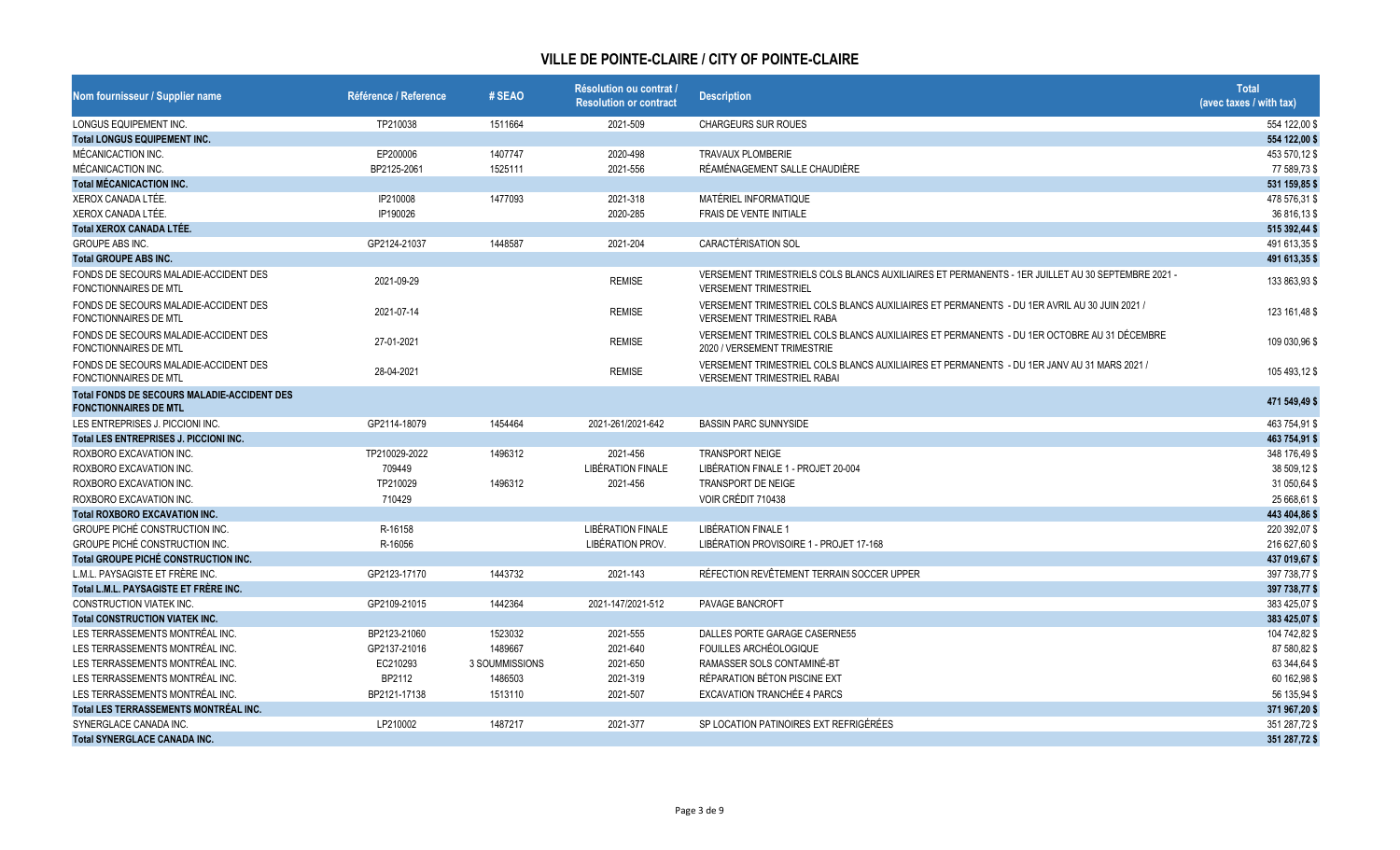| Nom fournisseur / Supplier name                | Référence / Reference | # SEAO  | Résolution ou contrat /<br><b>Resolution or contract</b> | <b>Description</b>                                  | <b>Total</b><br>(avec taxes / with tax) |
|------------------------------------------------|-----------------------|---------|----------------------------------------------------------|-----------------------------------------------------|-----------------------------------------|
| OMNI VENTILATION INC.                          | BP2104-19110H         | 1468641 | 2021-382                                                 | SYSTÈME VENTILATION RÉCRÉATION                      | 210 289,28 \$                           |
| OMNI VENTILATION INC.                          | BP2105-19110G         | 1468098 | 2021-270                                                 | REMPLACEMENT UNITÉS VENTILATION CA                  | 114 860,01 \$                           |
| <b>Total OMNI VENTILATION INC.</b>             |                       |         |                                                          |                                                     | 325 149,29 \$                           |
| JACQUES OLIVIER FORD INC.                      | TP200064              | 1419027 | 2021-035                                                 | DEUX CAMIONNETTES NEUVES, ANNÉE 2021                | 109 444,70 \$                           |
| JACQUES OLIVIER FORD INC.                      | TP200063              | 1420702 | 2021-037/2021-277                                        | VÉHICULE VUS NEUF, TRACTION INTÉGRALE               | 80 471,01 \$                            |
| JACQUES OLIVIER FORD INC.                      | TP200065.             | 1420689 | 2021-036                                                 | UNE CAMIONNETTE (4X4) - CHÂSSIS-CABINE              | 67 254,63 \$                            |
| JACQUES OLIVIER FORD INC.                      | TP200066              | 1418732 | 2021-038                                                 | FOURGONNETTE AVEC TOIT SURÉLEVÉ                     | 64 381,40 \$                            |
| <b>Total JACQUES OLIVIER FORD INC.</b>         |                       |         |                                                          |                                                     | 321 551,74 \$                           |
| GLOBOCAM (MONTRÉAL) INC.                       | TP210019              | 1461092 | 2021-267                                                 | CAMION-CITERNE 6 ROUES AVEC BRAS ARTICULÉ           | 282 264,77 \$                           |
| GLOBOCAM (MONTRÉAL) INC.                       | 928752                |         | REMBOURSEMENT DÉPÔT DE<br>SOUMISSION                     | REMBOURSEMENT APPELS D'OFFRES TP190025 ET TP200013  | 25 750,00 \$                            |
| Total GLOBOCAM (MONTRÉAL) INC.                 |                       |         |                                                          |                                                     | 308 014,77 \$                           |
| MARIO C. ET FILS (9042-0845 QUÉBEC INC.)       | TP210006              | 1441214 | 2021-149                                                 | <b>ENTRETIEN HORTICOLE</b>                          | 82 114,14 \$                            |
| MARIO C. ET FILS (9042-0845 QUÉBEC INC.)       | TP210004              | 1439153 | 2021-102/2021-167/645                                    | <b>ENTRETIEN HORTICOLE</b>                          | 75 132,82 \$                            |
| MARIO C. ET FILS (9042-0845 QUÉBEC INC.)       | GP2118-21022          | 1455551 | 2021-209                                                 | <b>CLÔTURE VIBURNUM</b>                             | 57 661,33 \$                            |
| MARIO C. ET FILS (9042-0845 QUÉBEC INC.)       | TP210016              | 1449945 | 21-771-15868 DG                                          | TRAVAUX HORTICOLES HYMUS                            | 36 264,00 \$                            |
| MARIO C. ET FILS (9042-0845 QUÉBEC INC.)       | TP210025              | 1484981 | 20-325-15564DG                                           | <b>COUPE MAUVAISES HERBES</b>                       | 35 067,38 \$                            |
| Total MARIO C. ET FILS (9042-0845 QUÉBEC INC.) |                       |         |                                                          |                                                     | 286 239,67 \$                           |
| BFL CANADA RISQUES ET ASSURANCES INC.          | JC210028              |         | <b>REGROUPEMENT UMQ</b>                                  | Nego (Émission de commande)                         | 150 477,77 \$                           |
| BFL CANADA RISQUES ET ASSURANCES INC.          | JC210006              |         | 2021-028                                                 | ASSURANCES GR                                       | 124 298,69 \$                           |
| Total BFL CANADA RISQUES ET ASSURANCES INC.    |                       |         |                                                          |                                                     | 274 776,46                              |
| CAN-EXPLORE INC.                               | GP1912-21193          | 1249952 | 2021-159                                                 | INSPECTION TÉLÉVISÉE CONDUITE ÉGOUT                 | 262 511,34 \$                           |
| <b>Total CAN-EXPLORE INC.</b>                  |                       |         |                                                          |                                                     | 262 511,34 \$                           |
| SIMO MANAGEMENT INC.                           | TP200036(2022)        | 1429776 | 2021-104                                                 | DIAGNOSTIC RÉSEAU D'AQUEDUC                         | 128 474,84 \$                           |
| SIMO MANAGEMENT INC.                           | TP200036              | 1429776 | 2021-104                                                 | DIAGNOSTIC RÉSEAU AQUEDUC                           | 111 376,82 \$                           |
| <b>Total SIMO MANAGEMENT INC.</b>              |                       |         |                                                          |                                                     | 239 851,66 \$                           |
| SANIVAC - 9363-9888 QUÉBEC INC.                | TP180037-2022         | 1174564 | 2021-438                                                 | <b>ÉCURAGE ÉGOUT OPTION 1</b>                       | 99 245,85 \$                            |
| SANIVAC - 9363-9888 QUÉBEC INC.                | EC210072              |         | COVID                                                    | SERVICE D'ENTRETIEN EC                              | 71 077,87 \$                            |
| SANIVAC - 9363-9888 QUÉBEC INC.                | TP210020              | 1470193 | 2021-266                                                 | <b>LOCATION TOILETTE CHIMIQUE</b>                   | 66 168,15 \$                            |
| Total SANIVAC - 9363-9888 QUÉBEC INC.          |                       |         |                                                          |                                                     | 236 491,87 \$                           |
| ARBO DESIGN                                    | TP210001              | 1429725 | 2021-044/2021-217                                        | TRAVAUX D'ABATTAGE DE FRÊNES ET DÉBRIS LIGNEUX 2021 | 230 838,34 \$                           |
| <b>Total ARBO DESIGN</b>                       |                       |         |                                                          |                                                     | 230 838,34 \$                           |
| MÉTIER PLUS CONSTRUCTION INC.                  | EP210001              | 1450710 | 2021-213                                                 | <b>MENUISERIE</b>                                   | 169 703,08 \$                           |
| MÉTIER PLUS CONSTRUCTION INC.                  | BP2114                | 1514491 | SDG APPROUVÉ PAR DG                                      | AMÉNAGEMENT BUREAU CLUB CANOË                       | 41 046,08 \$                            |
| Total MÉTIER PLUS CONSTRUCTION INC.            |                       |         |                                                          |                                                     | 210 749,16 \$                           |
| BERNARD SAUVÉ EXCAVATION INC.                  | GP2057-20018          | 1420980 | 2021-039/2021-463/2021-466                               | DRAINAGE 2 ARÉNAS                                   | 72 168,62 \$                            |
| BERNARD SAUVÉ EXCAVATION INC.                  | 005862                |         | LIBÉRATION PROV.                                         | LIBÉRATION PROV. #3 - PROJET 19-013                 | 70 051,37 \$                            |
| BERNARD SAUVÉ EXCAVATION INC.                  | 005861                |         | LIBÉRATION PROV.                                         | LIBÉRATION PROVISOIRE #3 - PROJET 20-015            | 65 893,47 \$                            |
| Total BERNARD SAUVÉ EXCAVATION INC.            |                       |         |                                                          |                                                     | 208 113,46 \$                           |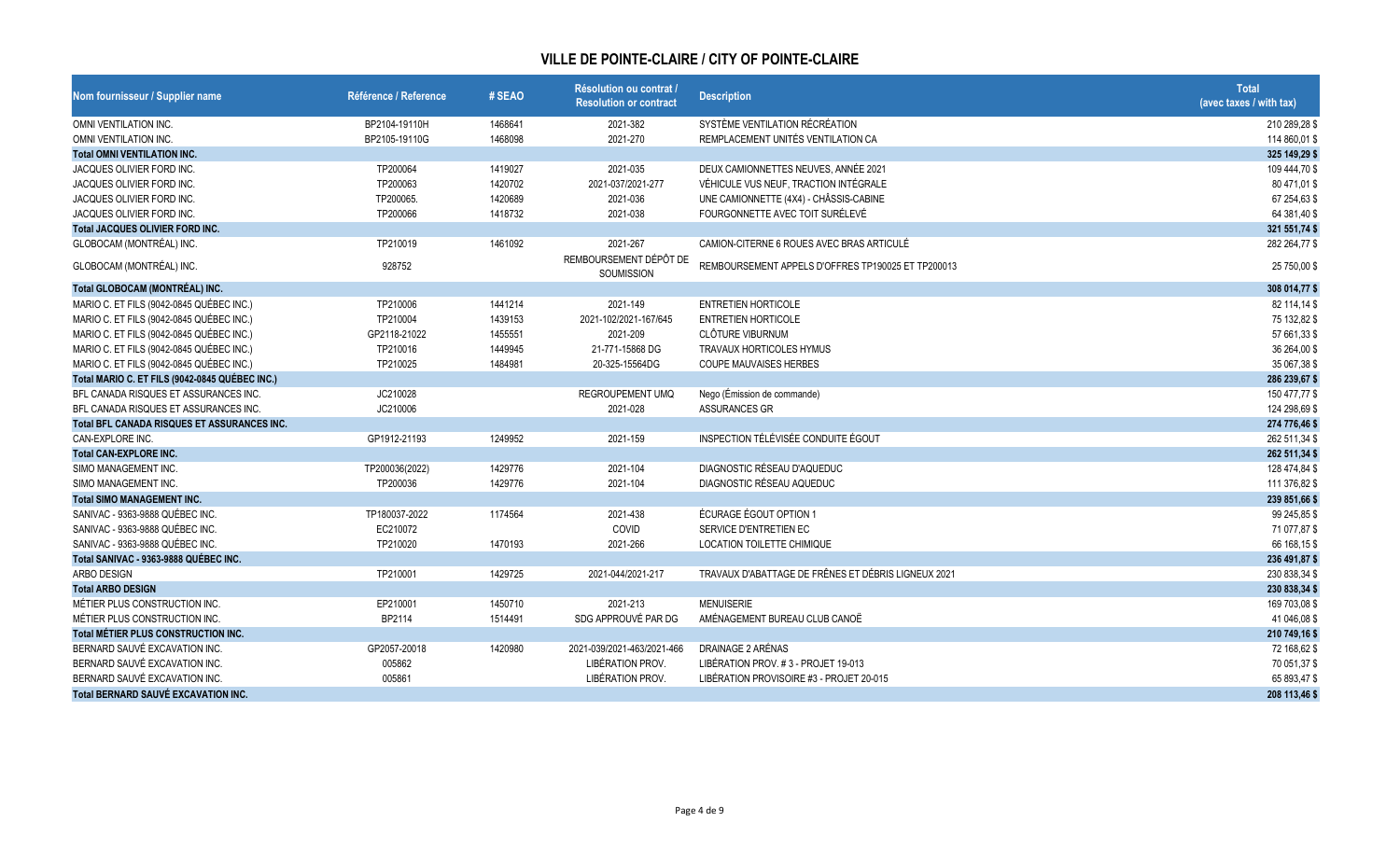| Nom fournisseur / Supplier name                                   | Référence / Reference | # SEAO  | Résolution ou contrat /<br><b>Resolution or contract</b> | <b>Description</b>                         | <b>Total</b><br>(avec taxes / with tax) |
|-------------------------------------------------------------------|-----------------------|---------|----------------------------------------------------------|--------------------------------------------|-----------------------------------------|
| LES PÉTROLES PARKLAND                                             | TM211018              |         | <b>CONTRAT CORPORATIF</b>                                | <b>DIESEL</b>                              | 35 789,40 \$                            |
| LES PÉTROLES PARKLAND                                             | TM211217              |         | <b>CONTRAT CORPORATIF</b>                                | <b>DIESEL CLAIR</b>                        | 33 035,31 \$                            |
| LES PÉTROLES PARKLAND                                             | TM210858              |         | <b>CONTRAT CORPORATIF</b>                                | <b>DIESEL CLAIR</b>                        | 29 873,07 \$                            |
| LES PÉTROLES PARKLAND                                             | TM210695              |         | <b>CONTRAT CORPORATIF</b>                                | <b>DIESEL CLAIR</b>                        | 28 409,56 \$                            |
| LES PÉTROLES PARKLAND                                             | TM210218              |         | <b>CONTRAT CORPORATIF</b>                                | <b>DIESEL CLAIR</b>                        | 28 134,51 \$                            |
| LES PÉTROLES PARKLAND                                             | TM210071              |         | <b>CONTRAT CORPORATIF</b>                                | <b>DIESEL CLAIR</b>                        | 26 677,52 \$                            |
| LES PÉTROLES PARKLAND                                             | TM211152              |         | CONTRAT CORPORATIF                                       | <b>DIESEL CLAIR</b>                        | 25 688,77 \$                            |
| <b>Total LES PÉTROLES PARKLAND</b>                                |                       |         |                                                          |                                            | 207 608,14 \$                           |
| TENCO INC.                                                        | TP210039              | 1511939 | 2021-511                                                 | CHENILLETTE À TROTTOIR                     | 205 815,92 \$                           |
| <b>Total TENCO INC.</b>                                           |                       |         |                                                          |                                            | 205 815,92 \$                           |
| LES RÉNOVATIONS JOCELYN DÉCOSTE                                   | TP210007              | 1442662 | 2021-148                                                 | ENTRETIEN HORTICOLE PISTE CYCLABLE CARTIER | 96 268,77 \$                            |
| LES RÉNOVATIONS JOCELYN DÉCOSTE                                   | GP2055-17031          | 1417022 | 2021-199/2021-388                                        | EMBELLISSEMENT DSHAND &MAYWOOD             | 69 885,94 \$                            |
| LES RÉNOVATIONS JOCELYN DÉCOSTE                                   | TP210018              | 1460807 | 21-772-15933 DG                                          | TRAVAUX HORTICOLES ET ENTRETIEN            | 38 269,43 \$                            |
| Total LES RÉNOVATIONS JOCELYN DÉCOSTE                             |                       |         |                                                          |                                            | 204 424,14 \$                           |
| BIO-CONTRÔLE ARBORICOLE INC.                                      | TP200008-2022         |         | 2021-503                                                 | TRAITEMENT DES FRÊNES PAR INJECTION        | 106 887,00 \$                           |
| BIO-CONTRÔLE ARBORICOLE INC.                                      | TP200008-2021         |         | 2020-177,2020-178                                        | TRAITEMENT DES FRÊNES PAR INJECTION        | 96 825,05 \$                            |
| Total BIO-CONTRÔLE ARBORICOLE INC.                                |                       |         |                                                          |                                            | 203 712,05 \$                           |
| LE GROUPE DESFOR, CONSULTANTS FORESTIERS S.E.N.C.                 | TP210011              | 1465941 | 2021-265                                                 | <b>INVENTAIRE ARBRES</b>                   | 193 730,58 \$                           |
| Total LE GROUPE DESFOR, CONSULTANTS FORESTIERS<br><b>S.E.N.C.</b> |                       |         |                                                          |                                            | 193 730,58 \$                           |
| J.A.LARUE INC.                                                    | TP210041              | 1511963 | 2021-510                                                 | SOUFFLEUSE                                 | 187 349,45 \$                           |
| <b>Total J.A.LARUE INC.</b>                                       |                       |         |                                                          |                                            | 187 349,45 \$                           |
| 9267-7368 QUÉBEC INC.                                             | GP2058-20077          | 1423064 | 2021-040/2021-271/2021-466                               | <b>DRAINAGE EDGEWATER</b>                  | 184 453,93 \$                           |
| Total 9267-7368 QUÉBEC INC.                                       |                       |         |                                                          |                                            | 184 453,93 \$                           |
| GROUPE D.R.M. (9043-2089 QUÉBEC INC.)                             | TP190020-2021         | 1233350 | 2021-216/2021-649                                        | PLANTATION ET ENTRETIEN                    | 182 613,67 \$                           |
| Total GROUPE D.R.M. (9043-2089 QUÉBEC INC.)                       |                       |         |                                                          |                                            | 182 613,67 \$                           |
| <b>CONSTRUCTION CAMARA</b>                                        | TP210021              | 1470361 | 2021-269                                                 | RACCORDEMENTS SERVICES                     | 178 928,55 \$                           |
| <b>Total CONSTRUCTION CAMARA</b>                                  |                       |         |                                                          |                                            | 178 928,55 \$                           |
| ÉNERGIE VALERO INC.                                               | TM210867              |         | <b>CONTRAT CORPORATIF</b>                                | ESSENCE RÉGULIÈRE SANS-PLOMB               | 32 710,86 \$                            |
| ÉNERGIE VALERO INC.                                               | TM211019              |         | CONTRAT CORPORATIF                                       | <b>ESSENCE</b>                             | 30 391,67 \$                            |
| ÉNERGIE VALERO INC.                                               | TM210653              |         | CONTRAT CORPORATIF                                       | <b>ESSENCE SANS PLOMB</b>                  | 27 466,80 \$                            |
| ÉNERGIE VALERO INC.                                               | TM210539              |         | CONTRAT CORPORATIF                                       | <b>ESSENCE SANS PLOMB</b>                  | 26 385,75 \$                            |
| ÉNERGIE VALERO INC.                                               | TM211181              |         | <b>CONTRAT CORPORATIF</b>                                | <b>ESSENCE SANS PLOMB</b>                  | 26 313,17 \$                            |
| ÉNERGIE VALERO INC.                                               | TM210745              |         | CONTRAT CORPORATIF                                       | <b>ESSENCE SANS PLOMB</b>                  | 25 956,06 \$                            |
| <b>Total ÉNERGIE VALERO INC.</b>                                  |                       |         |                                                          |                                            | 169 224,31 \$                           |
| PG SOLUTIONS                                                      | IP220002              | N/A     | 2021-625                                                 | ENTRETIEN ASSISTANCE TECHNIQUE             | 164 547,63 \$                           |
| <b>Total PG SOLUTIONS</b>                                         |                       |         |                                                          |                                            | 164 547,63 \$                           |
| BELCOULEURS INC.                                                  | EP180018-2021         | 1192574 | 2021-276                                                 | <b>TRAVAUX PEINTURE</b>                    | 157 846,35 \$                           |
| <b>Total BELCOULEURS INC.</b>                                     |                       |         |                                                          |                                            | 157 846,35 \$                           |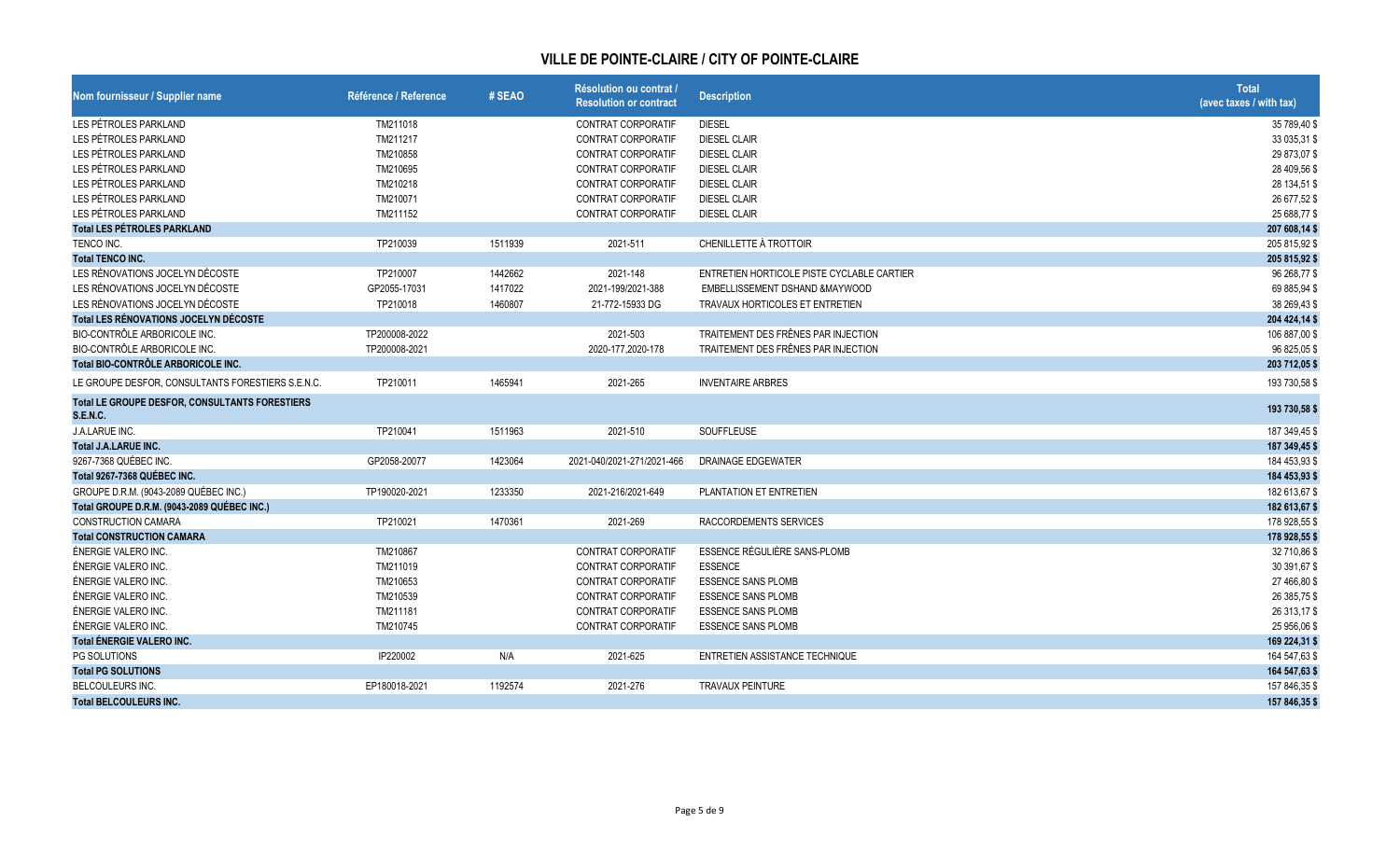| Nom fournisseur / Supplier name                     | Référence / Reference | # SEAO  | Résolution ou contrat /<br>Resolution or contract | <b>Description</b>                                                                             | <b>Total</b><br>(avec taxes / with tax) |
|-----------------------------------------------------|-----------------------|---------|---------------------------------------------------|------------------------------------------------------------------------------------------------|-----------------------------------------|
| ST-GERMAIN ÉGOUTS ET AQUEDUCS                       | TV210254              |         | 2019-475                                          | <b>BORNE-FONTAINE MCAVITY</b>                                                                  | 34 948,95 \$                            |
| ST-GERMAIN ÉGOUTS ET AQUEDUCS                       | TV210560              |         | 2019-475                                          | CADRE ET COUVERCLE AJ-775                                                                      | 32 998,28 \$                            |
| ST-GERMAIN ÉGOUTS ET AQUEDUCS                       | TV210007              |         | 2019-475                                          | BORNE-FONTAINE MCAVITY M67                                                                     | 30 034,63 \$                            |
| ST-GERMAIN ÉGOUTS ET AQUEDUCS                       | TV210677              |         | 2019-475                                          | BORNE-FONTAINE MCAVITY M67                                                                     | 29 623,81 \$                            |
| ST-GERMAIN ÉGOUTS ET AQUEDUCS                       | TV210111              |         | 2019-475                                          | <b>CADRE COUVERCLE AJ775</b>                                                                   | 27 905,47 \$                            |
| <b>Total ST-GERMAIN ÉGOUTS ET AQUEDUCS</b>          |                       |         |                                                   |                                                                                                | 155 511,14 \$                           |
| LUMEN                                               | EP180021-2021         | 1201141 | 2020-497/2021-439                                 | PIÈCES, OUTILS ET ÉQUIP.                                                                       | 142 377,71 \$                           |
| <b>Total LUMEN</b>                                  |                       |         |                                                   |                                                                                                | 142 377,71 \$                           |
| URBEX CONSTRUCTION INC.                             | GP2056-18231          | 1415020 | 2021-042                                          | <b>STABILISATION BERGE</b>                                                                     | 126 896,76 \$                           |
| <b>Total URBEX CONSTRUCTION INC.</b>                |                       |         |                                                   |                                                                                                | 126 896,76 \$                           |
| PME MTL WEST-ISLAND                                 | DA210009-UR           |         | 2020-624                                          | DÉVELOPPEMENT ÉCONOMIQUE                                                                       | 73 612,46 \$                            |
| PME MTL WEST-ISLAND                                 | DA210009              |         | 2020-624                                          | S.P. SOUTIEN ADMINISTRATIF DIR                                                                 | 52 582,00 \$                            |
| <b>Total PME MTL WEST-ISLAND</b>                    |                       |         |                                                   |                                                                                                | 126 194,46 \$                           |
| PRÉVENTION INCENDIE SAFETY FIRST INC.               | EP190005-2021         |         | 2021-314                                          | <b>INSPECTION GICLEURS</b>                                                                     | 121 780,90 \$                           |
| Total PRÉVENTION INCENDIE SAFETY FIRST INC.         |                       |         |                                                   |                                                                                                | 121 780,90 \$                           |
| BAUVAL CARRIÈRES RÉGIONALES                         | TV210304              |         | SGD 21-324-16845                                  | COMMANDE OUVERTE ASPHALTE CHAUDE 2021                                                          | 117 173,68 \$                           |
| <b>Total BAUVAL CARRIÈRES RÉGIONALES</b>            |                       |         |                                                   |                                                                                                | 117 173,68 \$                           |
| FONDATION DES ANCIENS DE POINTE-CLAIRE              | 2021-140              |         | 2021-140                                          | PROLONGEMENT DE L'ENTENTE AVEC LA FONDATION DES ANCIENS DE POINTE-CLAIRE - RÉSOLUTION 2021-140 | 115 000,00 \$                           |
| <b>Total FONDATION DES ANCIENS DE POINTE-CLAIRE</b> |                       |         |                                                   |                                                                                                | 115 000,00 \$                           |
| ENTREPRENEURS PAYSAGISTES STRATHMORE (1997) LTÉE.   | GP2106-21023          | 1443463 | 2021-263                                          | EMBELISSEMENT VANGUARD ET PARC NORTHVIEW                                                       | 64 749,48 \$                            |
| ENTREPRENEURS PAYSAGISTES STRATHMORE (1997) LTÉE.   | TP210003              | 1445990 | 2021-152                                          | ARROSAGE DE VÉGÉTAUX                                                                           | 49 344,18 \$                            |
| Total ENTREPRENEURS PAYSAGISTES STRATHMORE (1997)   |                       |         |                                                   |                                                                                                |                                         |
| LTÉE.                                               |                       |         |                                                   |                                                                                                | 114 093,66 \$                           |
| TRANE CANADA ULC                                    | BP2111-20048          | 1459190 | 2021-215                                          | <b>REFROIDISSEUR SHALL</b>                                                                     | 113 825,25 \$                           |
| <b>Total TRANE CANADA ULC</b>                       |                       |         |                                                   |                                                                                                | 113 825,25 \$                           |
| INDY-CO INC.                                        | GP2116-21031          | 1480855 | 2021-384/2021-648                                 | AMARRAGES BAIE DE VALOISE                                                                      | 113 420,77 \$                           |
| Total INDY-CO INC.                                  |                       |         |                                                   |                                                                                                | 113 420,77 \$                           |
| <b>INSTALLATION JEUX-TEC INC.</b>                   | GP2125-20057          | 1461236 | 2021-389                                          | AMÉNAGMENT AIRE DE JEUX                                                                        | 58 047,13 \$                            |
| INSTALLATION JEUX-TEC INC.                          | 29702                 |         | <b>LIBÉRATION FINALE</b>                          | LIBÉRATION FINALE 2 - PROJET 19-189                                                            | 47 888,05 \$                            |
| <b>Total INSTALLATION JEUX-TEC INC.</b>             |                       |         |                                                   |                                                                                                | 105 935,18 \$                           |
| PERMAFIB                                            | TP200015-2021         | 1337620 | 2021-374/2021-513                                 | REMPLACEMENT PATINOIRE EN BOIS POUR VINYLE                                                     | 104 602,01 \$                           |
| <b>Total PERMAFIB</b>                               |                       |         |                                                   |                                                                                                | 104 602,01 \$                           |
| S.A.A.Q.                                            | 31858293-2021         |         | LCV 573.3 par.2                                   | IMMATRICULATION DES VÉHICULES - NUMÉRO DE DOSSIER : 3185829                                    | 104 185,56 \$                           |
| Total S.A.A.Q.                                      |                       |         |                                                   |                                                                                                | 104 185,56 \$                           |
| <b>CIMCO RÉFRIGÉRATION</b>                          | EP190007-2021         | 1226786 | 2021-313                                          | ENTRETIEN SYSTÈME FRIGORIFIQUE AMMONIAC ECOCHILL                                               | 103 477,50 \$                           |
| <b>Total CIMCO RÉFRIGÉRATION</b>                    |                       |         |                                                   |                                                                                                | 103 477,50 \$                           |
| DE SOUSA - 4042077 CANADA INC.                      | GP2139-21024          | 1532299 | 2021-630                                          | DIVERS TRAVAUX CORRECTIFS                                                                      | 97 115,93 \$                            |
| Total DE SOUSA - 4042077 CANADA INC.                |                       |         |                                                   |                                                                                                | 97 115,93 \$                            |
| UNION DES MUNICIPALITÉS DU QUÉBEC                   | JC210019              |         | LCV 573.3 par.2                                   | UNION MUNICIPALITÉS QC GR                                                                      | 94 642,15 \$                            |
| Total UNION DES MUNICIPALITÉS DU QUÉBEC             |                       |         |                                                   |                                                                                                | 94 642,15 \$                            |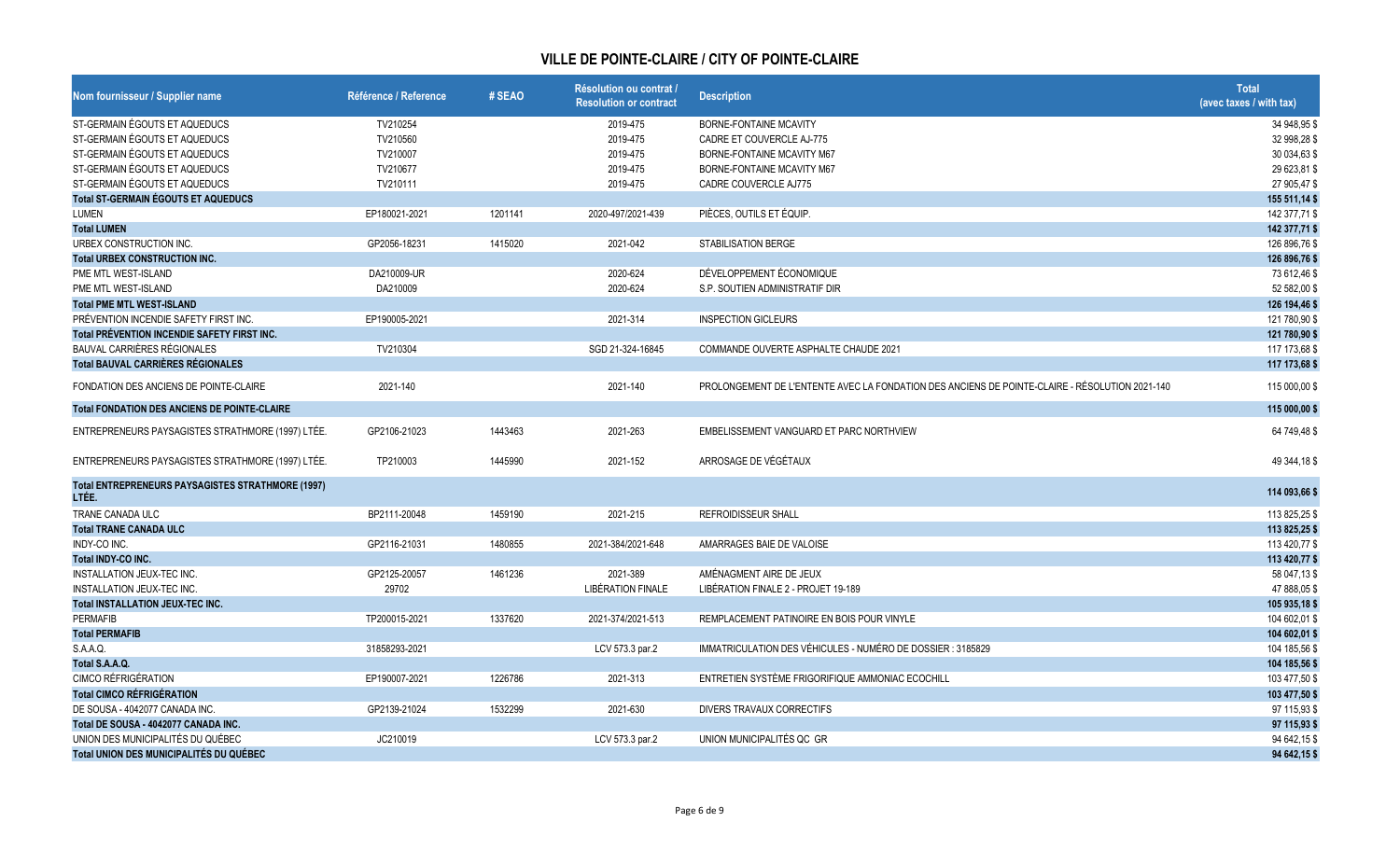| Nom fournisseur / Supplier name                     | Référence / Reference | # SEAO  | Résolution ou contrat /<br><b>Resolution or contract</b> | <b>Description</b>                                                      | <b>Total</b><br>(avec taxes / with tax) |
|-----------------------------------------------------|-----------------------|---------|----------------------------------------------------------|-------------------------------------------------------------------------|-----------------------------------------|
| AINSWORTH INC.                                      | BP2124-17138          |         | 2021-458                                                 | SP ÉCONOMIE ÉNERGIE BÂTIMENTS                                           | 94 113,94 \$                            |
| <b>Total AINSWORTH INC.</b>                         |                       |         |                                                          |                                                                         | 94 113,94 \$                            |
| LAFLEUR PORTES DE GARAGE INDUSTRIELLES              | BP2110-21047          | 1450686 | 2021-202                                                 | REMPLACEMENT PORTES DE GARAGE TP                                        | 94 034,49 \$                            |
| <b>Total LAFLEUR PORTES DE GARAGE INDUSTRIELLES</b> |                       |         |                                                          |                                                                         | 94 034,49 \$                            |
| TETRA TECH QI INC.                                  | GP2134-21048          | 1483703 | 2021-378                                                 | SP AUGMENTATION CAPACITÉ POMPAGE SANITAIRE                              | 93 417,20 \$                            |
| <b>Total TETRA TECH QI INC.</b>                     |                       |         |                                                          |                                                                         | 93 417,20                               |
| COUVERTURE MONTRÉAL-NORD LTÉE                       | 19-112-RET            |         | LIBÉRATION PROV.                                         | LIBÉRATION PROVISOIRE 1 - PROJET IM-18-163D                             | 92 696,52 \$                            |
| Total COUVERTURE MONTRÉAL-NORD LTÉE                 |                       |         |                                                          |                                                                         | 92 696,52 \$                            |
| LES ENTREPRISES PROTEAU ET GARNEAU INC.             | BP2103-119103H        | 1461222 | 2021-201/2021-515                                        | MAÇONNERIE CNL                                                          | 91 344,19 \$                            |
| Total LES ENTREPRISES PROTEAU ET GARNEAU INC.       |                       |         |                                                          |                                                                         | 91 344,19 \$                            |
| PARIS, LADOUCEUR ET ASSOCIÉ INC.                    | UP210001              | 1457089 | 2021-212                                                 | ÉVALUATION IMMOBILIÈRE                                                  | 91 002,71                               |
| Total PARIS, LADOUCEUR ET ASSOCIÉ INC.              |                       |         |                                                          |                                                                         | 91 002,71 \$                            |
| SERVICES D'ARBRES PRIMEAU INC.                      | TP210042              | 1513708 | 2021-506                                                 | <b>RIVES LAC SAINT-LOUIS</b>                                            | 56 625,18 \$                            |
| SERVICES D'ARBRES PRIMEAU INC.                      | TH210037              |         | 2021-273                                                 | ABATTAGE D'ARBRES PARC TERRA COTTA                                      | 30 275,79 \$                            |
| <b>Total SERVICES D'ARBRES PRIMEAU INC.</b>         |                       |         |                                                          |                                                                         | 86 900,97                               |
| COMMUNICATIONS INFRAROUGE INC.                      | DP210003              | 1455773 | 2021-210                                                 | SERV PROF RÉDACTION                                                     | 82 782,03 \$                            |
| <b>Total COMMUNICATIONS INFRAROUGE INC.</b>         |                       |         |                                                          |                                                                         | 82 782,03                               |
| PÉPINIÈRES Y. YVON AUCLAIR & FILS ENR.              | TP210008A             |         | 2021-211                                                 | 379 ARBRES                                                              | 81 603,50 \$                            |
| Total PÉPINIÈRES Y. YVON AUCLAIR & FILS ENR.        |                       |         |                                                          |                                                                         | 81 603,50 \$                            |
| BC2 GROUPE CONSEIL INC.                             | TP210022              | 1478055 | 2021-317                                                 | SERV PROF ÉLABORATION PLAN DIRECTEUR ESPACES VERTS                      | 81 569,02 \$                            |
| <b>Total BC2 GROUPE CONSEIL INC.</b>                |                       |         |                                                          |                                                                         | 81 569,02                               |
| B.C.G.O. S.E.N.C.R.L.                               | DP180014.-2021        | 1172022 | 2021-275                                                 | AUDIT VÉRIFICATEUR                                                      | 50 014,14 \$                            |
| B.C.G.O. S.E.N.C.R.L.                               | V15489                |         | 2021-275                                                 | HONORAIRES - CODE VIL02014001 PRÉPARATION ET AUDIT DU RAPPORT FINANCIER | 31 273,20 \$                            |
| Total B.C.G.O. S.E.N.C.R.L.                         |                       |         |                                                          |                                                                         | 81 287,34                               |
| ENTERPRISE HOLDINGS BC SSC                          | TV210199              |         | <b>REGROUPEMENT CAG</b>                                  | <b>LOCATION DE VÉHICULES 2021</b>                                       | 81 075,76 \$                            |
| <b>Total ENTERPRISE HOLDINGS BC SSC</b>             |                       |         |                                                          |                                                                         | 81 075,76 \$                            |
| FIBRENOIRE INC.                                     | IP210004              | N/A     | 20-138-15-487DG/21-138-16514DG FIBRE NOIRE               |                                                                         | 45 502,53 \$                            |
| FIBRENOIRE INC.                                     | IP220003              | N/A     | SGD DG                                                   | 2022 MAINTENANCE FIBREOPTIQUE                                           | 34 999,54 \$                            |
| <b>Total FIBRENOIRE INC.</b>                        |                       |         |                                                          |                                                                         | 80 502,07                               |
| CONSTRUCTION RAYTECH (2014) INC.                    | BP2113-20081          | 1484845 | 2021-325                                                 | REMPLACEMENT CHAUDIÈRES RÉCRÉATION                                      | 79 102,80 \$                            |
| <b>Total CONSTRUCTION RAYTECH (2014) INC.</b>       |                       |         |                                                          |                                                                         | 79 102,80 \$                            |
| <b>TRAFIC INNOVATION</b>                            | TP200067              | 1431705 | R2021-105                                                | SIGNAUX DE PASSAGES                                                     | 74 809,18 \$                            |
| <b>Total TRAFIC INNOVATION</b>                      |                       |         |                                                          |                                                                         | 74 809,18 \$                            |
| UAP TRACTION VILLE SAINT-LAURENT                    | TP210046              | 1540402 | 2021-635                                                 | COLONNES ÉLÉVATRICES MOBILES SANS FIL                                   | 73 923,18 \$                            |
| <b>Total UAP TRACTION SAINT-LAURENT</b>             |                       |         |                                                          |                                                                         | 73 923,18                               |
| LES ENTREPRISES K.L. MAINVILLE INC.                 | TP210002              | 1434989 | 2021-103                                                 | CAMIONS AVEC OPÉRATEURS TRANSPORT DE LA NEIGE                           | 72 112,32 \$                            |
| Total LES ENTREPRISES K.L. MAINVILLE INC.           |                       |         |                                                          |                                                                         | 72 112,32 \$                            |
| ÉLAGAGE PRESTIGE INC.                               | TP210014              | 1448841 | 2021-156                                                 | ABATTAGE ÉLAGAGE PARC TERRA COTTA                                       | 71 601,89 \$                            |
| <b>Total ÉLAGAGE PRESTIGE INC.</b>                  |                       |         |                                                          |                                                                         | 71 601,89 \$                            |
| A.J. THEORET ENTREPRENEUR ÉLECTRICIEN INC.          | GP2136-19013          | 1490266 | 2021-379                                                 | <b>ÉCLAIRAGE BUCKINGHAM</b>                                             | 69 880,43 \$                            |
| Total A.J. THEORET ENTREPRENEUR ÉLECTRICIEN INC.    |                       |         |                                                          |                                                                         | 69 880,43 \$                            |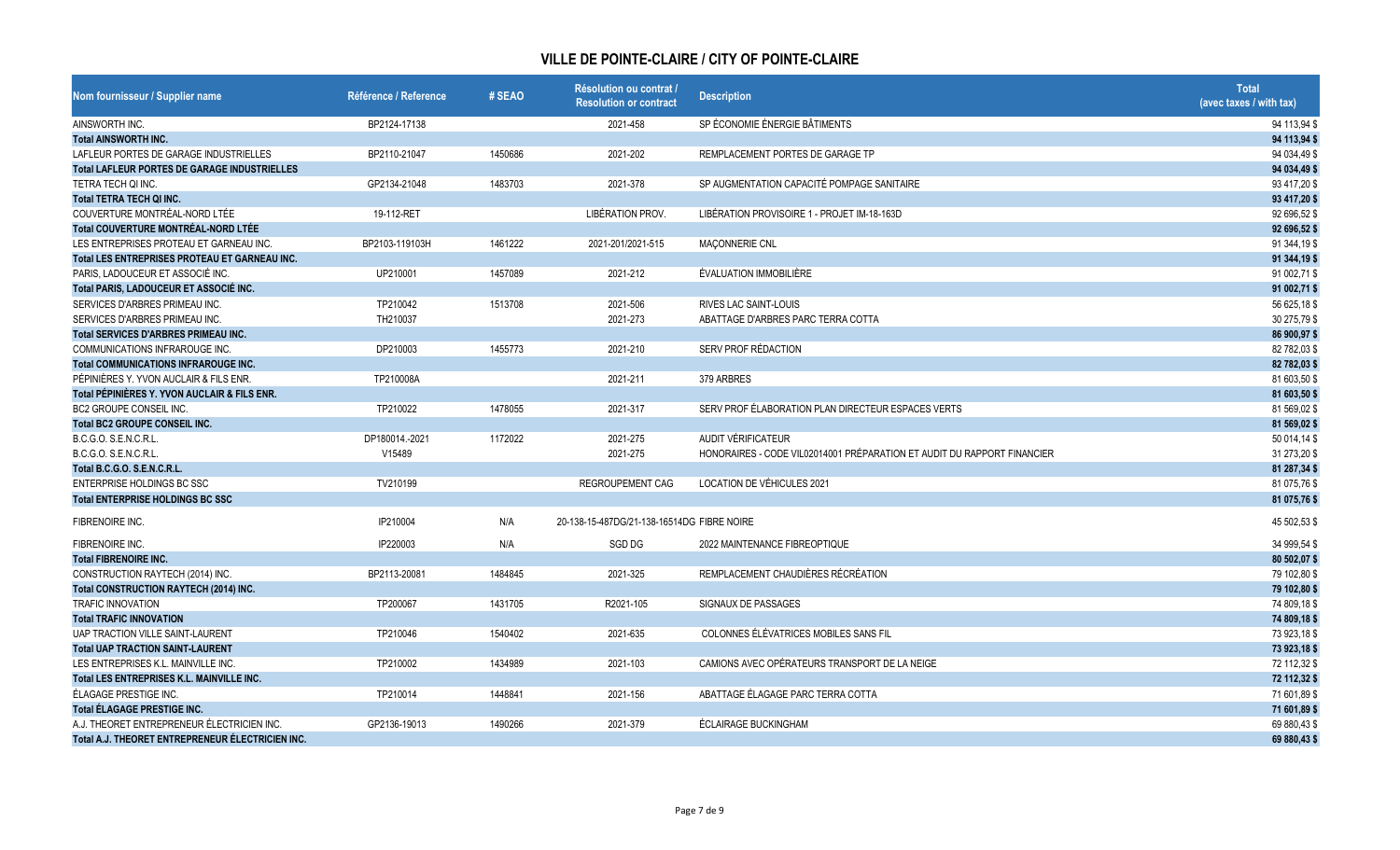| Nom fournisseur / Supplier name                      | Référence / Reference  | # SEAO          | Résolution ou contrat /<br><b>Resolution or contract</b> | <b>Description</b>                                                                 | <b>Total</b><br>(avec taxes / with tax) |
|------------------------------------------------------|------------------------|-----------------|----------------------------------------------------------|------------------------------------------------------------------------------------|-----------------------------------------|
| <b>DUVAL DESIGN</b>                                  | DP200015.              | 1430951         | 2021-101                                                 | S.P. GRAPHISME COMM                                                                | 68 985,02 \$                            |
| <b>Total DUVAL DESIGN</b>                            |                        |                 |                                                          |                                                                                    | 68 985,02 \$                            |
| ATCO STRUCTURES ET LOGISTICS LTD                     | EC210070               |                 | <b>COVID</b>                                             | <b>LOCATION CONTENEUR TOILETTE BT</b>                                              | 42 296,48 \$                            |
| ATCO STRUCTURES ET LOGISTICS LTD                     | EC210051               |                 | COVID                                                    | <b>LOCATION BUREAU MOBILE BT</b>                                                   | 25 271,49 \$                            |
| <b>Total ATCO STRUCTURES ET LOGISTICS LTD</b>        |                        |                 |                                                          |                                                                                    | 67 567,97                               |
| SOLIDCAD INC.                                        | IP210005               | 1430895         | 2021-066                                                 | RENOUVELLEMENT DU LOGICIEL AUTODESK                                                | 60 643,10 \$                            |
| <b>Total SOLIDCAD INC.</b>                           |                        |                 |                                                          |                                                                                    | 60 643,10 \$                            |
| PÉPINIÈRE ROUGEMONT (JEAN-PIERRE DUBÉ)               | TP210008               | 1452085         | 2021-211                                                 | 321 ARBRES                                                                         | 57 964,69 \$                            |
| Total PÉPINIÈRE ROUGEMONT (JEAN-PIERRE DUBÉ)         |                        |                 |                                                          |                                                                                    | 57 964,69 \$                            |
| PÉPINIÈRE JARDIN 2000 INC.                           | TP210009               | 1452271         | 2021-200                                                 | ARBRES EN MOTTE JOUR DE LA TERRE                                                   | 57 861,17 \$                            |
| Total PÉPINIÈRE JARDIN 2000 INC.                     |                        |                 |                                                          |                                                                                    | 57 861,17                               |
| CLUB DE CANOË ET KAYAK DE POINTE-CLAIRE              | JUILLET 2021           |                 |                                                          | PÉRIODE 01-07-2021 AU 31-07-2021                                                   | 32 701,50 \$                            |
| CLUB DE CANOË ET KAYAK DE POINTE-CLAIRE              | <b>AVANCE DE FONDS</b> |                 |                                                          | AVANCE DE FONDS - RÉSOLUTION #2020-482                                             | 25 000,00 \$                            |
| Total CLUB DE CANOË ET KAYAK DE POINTE-CLAIRE        |                        |                 |                                                          |                                                                                    | 57 701,50 \$                            |
| EXCAVATION GRICON (3286916 CANADA INC.)              | LIB. PROV. 007214      |                 | LIBÉRATION PROV.                                         | LIBÉRATION PROVISOIRE - PROJET 20-016                                              | 57 696,67 \$                            |
| <b>Total EXCAVATION GRICON (3286916 CANADA INC.)</b> |                        |                 |                                                          |                                                                                    | 57 696,67                               |
| LES SERRES RIEL INC.                                 | TP200069               | 1434601         | 2021-043                                                 | PRODUCTION ET FOURNITURE DES PLANTES 2021                                          | 56 650,80 \$                            |
| <b>Total LES SERRES RIEL INC.</b>                    |                        |                 |                                                          |                                                                                    | 56 650,80 \$                            |
| SOLUTIONS DE TRAITEMENT VWNA /CANADA INC.            | TP210040.              | 151-6284        | 2021-508                                                 | POMPAGE PUISARD                                                                    | 56 406,74 \$                            |
| Total SOLUTIONS DE TRAITEMENT VWNA /CANADA           |                        |                 |                                                          |                                                                                    | 56 406,74 \$                            |
| APPSPACE INC.                                        | IP210014               | N/A FOURNISSEUR | 2021-505                                                 | LICENCE APPSPACE                                                                   | 54 150,00 \$                            |
| <b>Total APPSPACE INC.</b>                           |                        |                 |                                                          |                                                                                    | 54 150,00 \$                            |
| ALUMINIUM CARUSO & FILS INC.                         | BP2116-20061           | 1508721         | 2021-460                                                 | FENÊTRE EXT BIBLIO VALOIS                                                          | 52 794,89 \$                            |
| <b>Total ALUMINIUM CARUSO &amp; FILS INC.</b>        |                        |                 |                                                          |                                                                                    | 52 794,89 \$                            |
| LES INDUSTRIES HALRAI INC                            | TP210027               | 1507833         | 2021-459                                                 | <b>REMORQUE ATELIER</b>                                                            | 51 691,47 \$                            |
| <b>Total LES INDUSTRIES HALRAI INC.</b>              |                        |                 |                                                          |                                                                                    | 51 691,47 \$                            |
| <b>OMNI-TECH SPORTS</b>                              | TH210284               |                 | SGD 21-771-16802                                         | PATINOIRE COMPLÈTE EN PLASTIQUE                                                    | 49 066,55 \$                            |
| <b>Total OMNI-TECH SPORTS</b>                        |                        |                 |                                                          |                                                                                    | 49 066,55 \$                            |
| ARBORICULTURE DE BEAUCE INC.                         | TP210045               | 1531563         | 21-771-16767+16942                                       | ABATTAGE ARBRES TERRA COTTA                                                        | 47 944,57 \$                            |
| Total ARBORICULTURE DE BEAUCE INC.                   |                        |                 |                                                          |                                                                                    | 47 944,57 \$                            |
| $CIMA + S.E.N.C.$                                    | GP2127-21044           | 1463285         | 21-320-16031DG                                           | PASSERELLE AUT 40                                                                  | 45 932,51 \$                            |
| Total CIMA + S.E.N.C.                                |                        |                 |                                                          |                                                                                    | 45 932,51 \$                            |
| SYSTÈME CANADIENS KRONOS INC.                        | IP220005               | N/A             | SGD DG                                                   | 2022 KRONOS                                                                        | 44 100,39 \$                            |
| Total SYSTÈME CANADIENS KRONOS INC.                  |                        |                 |                                                          |                                                                                    | 44 100,39 \$                            |
| CONCEPTION PAYSAGE INC.                              | GP2001-20012(2         | 1336887         | 2021-052                                                 | 2021 SP INSPECTION AIRES JEUX                                                      | 42 609,74 \$                            |
| <b>Total CONCEPTION PAYSAGE INC.</b>                 |                        |                 |                                                          |                                                                                    | 42 609,74 \$                            |
| MALLETTE S.E.N.C.R.L.                                | DP210001               | 1450716         | 2021-203                                                 | OPTIMISATION RESSOURCES                                                            | 40 241,25 \$                            |
| <b>Total MALLETTE S.E.N.C.R.L.</b>                   |                        |                 |                                                          |                                                                                    | 40 241,25 \$                            |
| ENTREPRISE FORM - ÉVAL INC.                          | TV210328               |                 | SGD 21-324-16969                                         | FORMATION COLS BLEUS 2021                                                          | 38 137,25 \$                            |
| Total ENTREPRISE FORM - ÉVAL INC.                    |                        |                 |                                                          |                                                                                    | 38 137,25 \$                            |
| <b>AON HEWITT</b>                                    | M31-0315373            |                 | <b>ACTUAIRE</b>                                          | CLIENT: 2003431 - HONORAIRES PROFESSIONNELS - PÉRIODE: DU 1ER JANV AU 31 MARS 2021 | 37 384,12 \$                            |
| <b>Total AON HEWITT</b>                              |                        |                 |                                                          |                                                                                    | 37 384,12 \$                            |